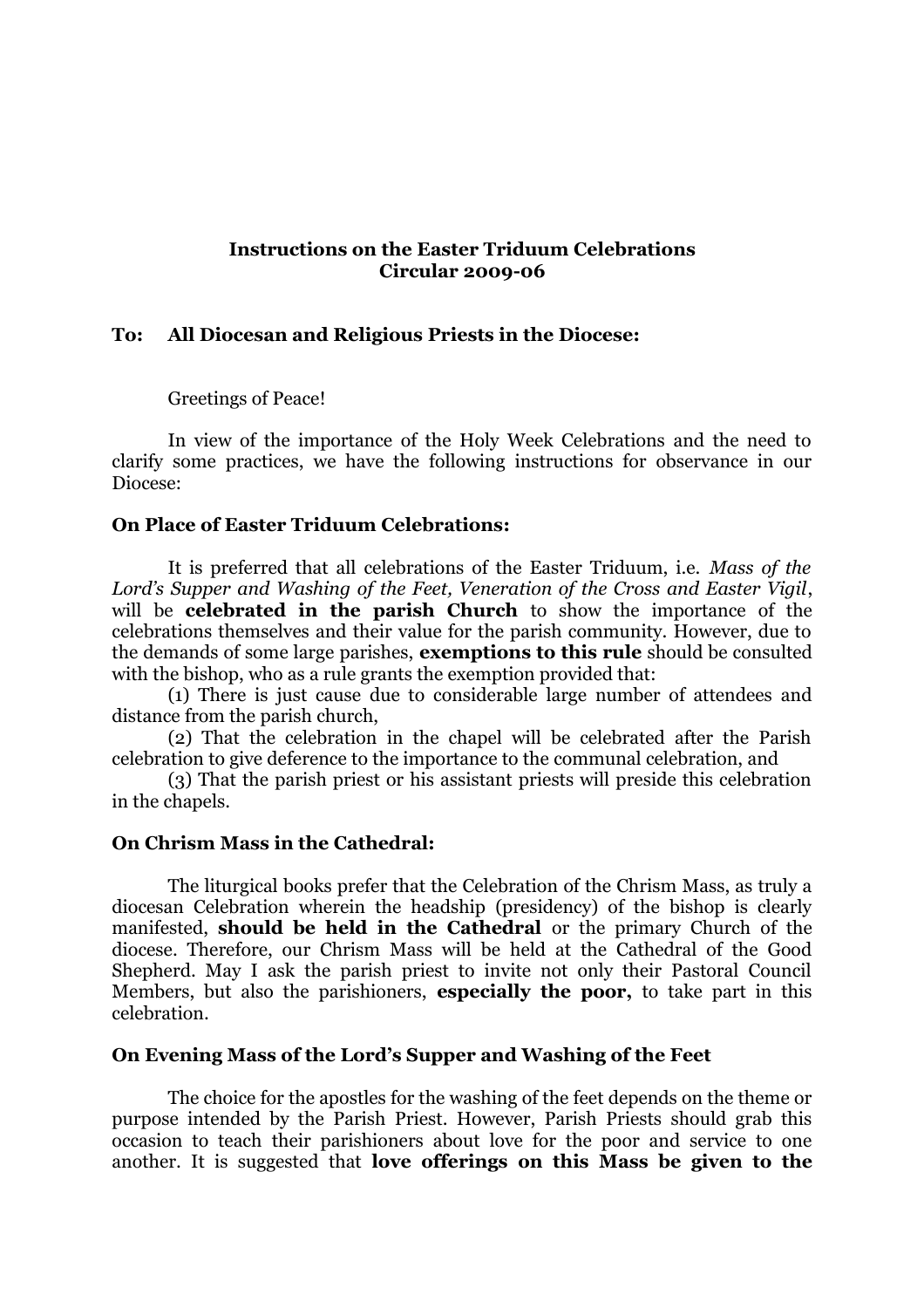**programs that directly benefit the poor**. Feeding of the poor may also be done, in the spirit of the Last supper.

## **On Altars of Repose:**

As the word suggests, the Altar of Repose is not an exposition of the Holy Eucharist and thus there has to be **no communal recitation of prayers** by the faithful. May I remind the Parish Priests to ask the people to pray in silence before this altar and accord the same reverence we give for to Tabernacles. It is advised that these altars be prepared in places worthy of veneration.

### **Veneration of the Cross:**

There will be **only one cross for veneration** during Good Friday. This being the case, the Parish Priest should plan the veneration so as not to prolong the celebration for hours.

# **Funeral Procession Good Friday:**

It has been a Filipino Tradition to hold a funeral procession after the Veneration of the Cross. **We uphold this tradition** because it promotes the faith and devotion to the Suffering Christ, and has for decades evoke sentiments that lead to true piety. We, however, encourage that it shall be done in the spirit of the Scriptures who attested to the burial of the Lord. Anything contradictory to this should be slowly done away with so as to properly teach our faithful on the true meaning of this event.

### **On** *Salubong or Encuentro***:**

As approved in 1971 by the Congregation for Divine Worship, the procession of the Images of the Resurrection and the Blessed Virgin Mary, called *Salubong* or *Encuentro*, takes place **as entrance rite of the Dawn** *(bukang-liwayway)* **Mass** for Easter Sunday. Therefore, there should be celebration of the Holy Eucharist when there is *Salubong* Rite, and the latter is essentially connected with it. This is not, however, connected with the Easter Vigil of the preceding evening. Unique as it is among Filipino Catholics, it is suggested that this be celebrated in parishes creatively so to emphasize the importance of the resurrection.

### **On Renewal of Baptismal Vows:**

The renewal of baptismal vows also **takes place in every Mass of Easter Sunday**, after the homily and omitting the Credo or Profession of Faith. Please follow the Rite provided in the Liturgical books, or the Liturgical Supplement for the Mass (*Missalette*).

### **On Novena to the Divine Mercy:**

Since the Holy Eucharist takes precedence over all forms of devotions and the Octave of Easter being in itself very important, we maintain the universal practice of **the Second Sunday of Easter as the Divine Mercy Sunday**. While we do not deny the beauty of the Devotion to the Divine Mercy, we have decided with proper